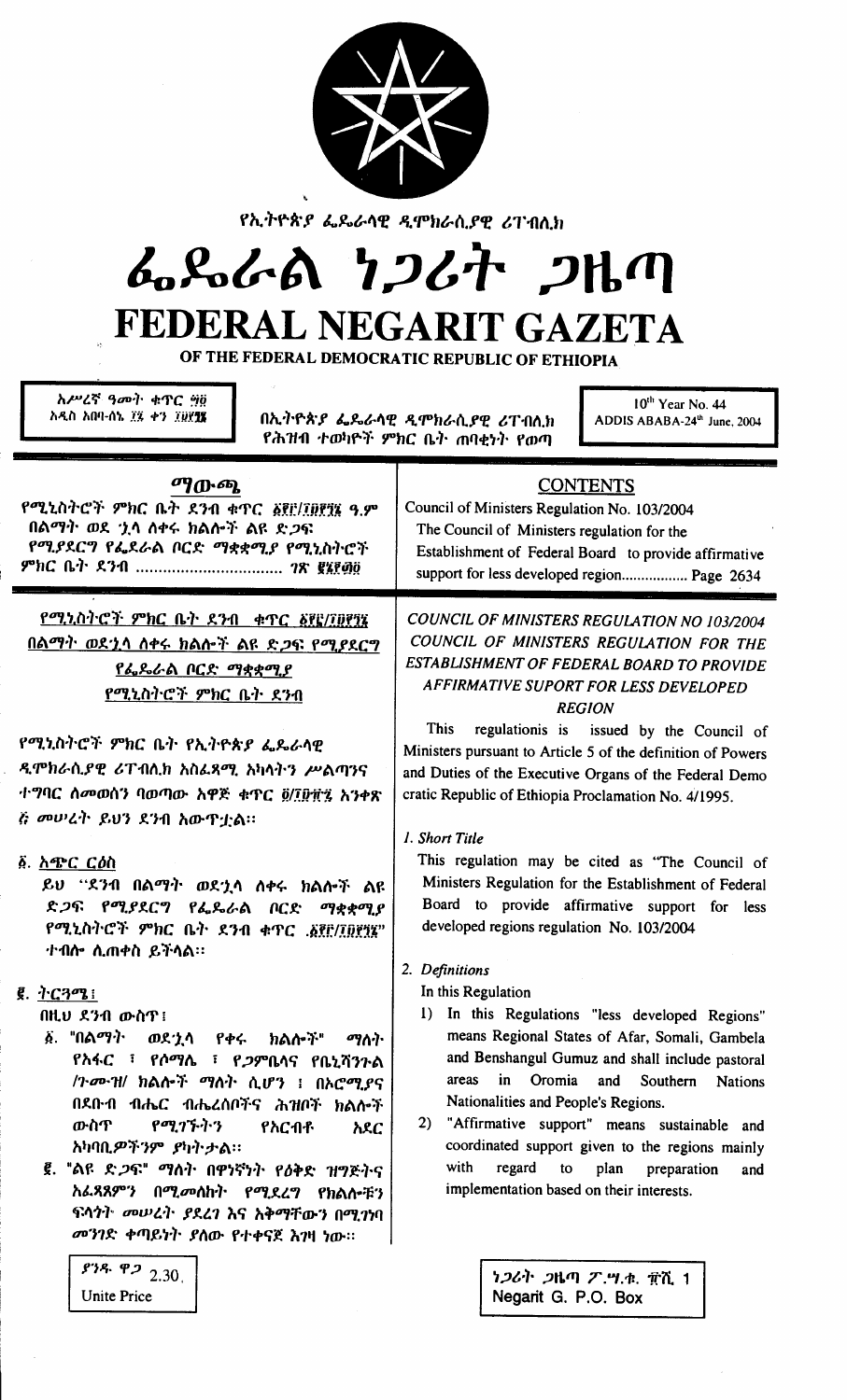$\bar{\bar{z}}$ 

| i. መቋቋም                                                                                                                                                                                                                                                                                                                                                                                                                                                                                                                                                                                       | 3. Establishment                                                                                                                                                                                                                                                                                                                                                                                                                                                                                                                                                                                                                                                                                                                                                                                                                                                                             |
|-----------------------------------------------------------------------------------------------------------------------------------------------------------------------------------------------------------------------------------------------------------------------------------------------------------------------------------------------------------------------------------------------------------------------------------------------------------------------------------------------------------------------------------------------------------------------------------------------|----------------------------------------------------------------------------------------------------------------------------------------------------------------------------------------------------------------------------------------------------------------------------------------------------------------------------------------------------------------------------------------------------------------------------------------------------------------------------------------------------------------------------------------------------------------------------------------------------------------------------------------------------------------------------------------------------------------------------------------------------------------------------------------------------------------------------------------------------------------------------------------------|
| ፩/ በልማት ወደኂሳ ስቀሩ ክልሎች ልዩ ድ <i>ጋ</i> ፍ<br>የሚያደርግ ፌጼራል ቦርድ /ከዚህ በኂሳ ቦርዱ<br>እየተባለ <i>የሚ</i> ጠራ/ የሕግ ሰውነ <sup>ነኑ</sup> ያስው ሆኖ<br>በዚህ ደንብ ተቋቀሟል።<br>፪/ የቦርዱ ተጠሪነት ስጠቅሳይ ሚኒስትሩ ይሆናል።<br><u>፬</u> . ዓላማ<br>የቦርዱ ዓላማ!<br>፩. የፌዴራል <i>መንግሥ</i> ቱ አካሳት በልማት ወደ <u>ኒ</u> ሳ<br>ሰቀሩ ክላሎች የሚሰጡትን ድጋፍ ማቀናጀት፣                                                                                                                                                                                                                                                                                                 | 1) Federal Board to provide affirmative support for<br>less developed regions /herein after referred to as<br>the "Board"/ having its own legal personality is<br>established by these regulations.<br>2) The Board shall be accountable to the Prime<br>Minister.<br>4. Objectives<br>The objectives of the board shall be to<br>Coordinate the support given to less developed<br>$\bf{D}$<br>regions by organs of the Federal Government.                                                                                                                                                                                                                                                                                                                                                                                                                                                 |
| ፪. ክልሎቹ በራእይና በእቅድ ላይ የተመሰረተ ቀጣይ<br>ልማት የማስፌጸም አቅም ግንባታና የዲሞክራታ<br>ይዜሽን ሥራ ስማከናወን ስሚያደርጉት ጥረት<br>ተገቢውን ድ <i>ጋ</i> ፍ ማድረግ።                                                                                                                                                                                                                                                                                                                                                                                                                                                                     | 2) Give the necessary support for the regions in their<br>effort to carryout democratization, sustainable<br>development and capacity building based on vision<br>and plan.                                                                                                                                                                                                                                                                                                                                                                                                                                                                                                                                                                                                                                                                                                                  |
| ሯ. የቦርዱ ኃላፊነትና ተግባር!                                                                                                                                                                                                                                                                                                                                                                                                                                                                                                                                                                          | 5.<br>Responsibilities and Duties of the Board. $\setminus$                                                                                                                                                                                                                                                                                                                                                                                                                                                                                                                                                                                                                                                                                                                                                                                                                                  |
| ቦርዱ የሚከተሱት ኃላፊነትና ተግባራት ይኖሩታል፤<br>የዕቅድ ሃሣብ <i>ያመነጫ</i> ል፤ በዕቅድ አዘገጃጀትና<br>Ő.<br>አፌጻጸም የተቀናጀ ቀጣይ እንዛ ይሰጣል፤<br>ራሳቸውን የሚያስችል ቀጣይ የአቅም ግንባታ<br>€.<br>እንዛ ለክልሎቹ ያደር <i>ጋ</i> ል፤<br>Ë.<br>በልማትና<br>ለክልሎቹ<br>በ <i>መ</i> ልካም አስተ <i>ዳ</i> ደር<br>የሚደረገውን ሁስንም የፌጼራል እገዛ ያቀናጃል፤                                                                                                                                                                                                                                                                                                                         | The board shall have responsibilities and duties to<br>1) Initiate planning ideas; give coordinated and<br>sustainable support with respect to plan<br>preparation and implementation.<br>2) Give sustainable capacity building support to the<br>regions so that they can become self reliant;<br>3) Coordinate all Federal development and good<br>governance support provided to the regions;                                                                                                                                                                                                                                                                                                                                                                                                                                                                                             |
| ፮. የቦርዱ አባላት                                                                                                                                                                                                                                                                                                                                                                                                                                                                                                                                                                                  | <b>Members of the Board</b><br>6.                                                                                                                                                                                                                                                                                                                                                                                                                                                                                                                                                                                                                                                                                                                                                                                                                                                            |
| ቦርዱ የሚከተሱት አባሳት ይኖሩታል፡-<br>፩. የፌጼራል ጉዳዮች ሚኒስቴር ሰብሳቢ<br>፪. የግብርና እና የገጠር ልማት ሚኒስቴር<br>አባል<br>፫. የትምህርት ሚኒስቴር<br>፬. የጤና ጥበ <i>ቃ ሚኒ</i> ስቴር<br>Z. የወሃ ሀብት ሚኒስቴር<br>,,<br>፮. የንግድና ኢንዱስትሪ ሚኒስቴር<br>፰. የመሠረተ ልማት ሚኒስቴር<br>የቦርዱ ስብሰባ<br>Ÿ.<br>፩. ቦርዱ በሦስት ወር አንድ ጊዜ ይሰበሰባል፤ ሆኖም<br>በሰብሳቢው<br>ሲገኝ<br>አስፌላጊ<br>ሆኖ<br>ጥሪ<br>በማናቸውም ጊዜ ሲሰበሰብ ይችሳል።<br>፪. ክቦርዱ አባላት ከግማሽ በላይ የሚሆኑት በስብሰባ<br>ሳይ ከተገኙ ምልዓተ ጉባዔ ይሆናል።<br>ቦርዱ ውሣኔ የሚያሳልፌው በድምጽ ብልጫ<br>Ê.<br>ይሆናል፤ ሆኖም ድምጹ እኩል ከሆነ ሰብሳቢው<br>የደገፌው ሀሣብ የቦርዱ ውሣኔ ይሆናል።<br>የዚህ አንቀጽ ድ <i>ንጋጌዎች</i> እንደተጠበቁ ሆነው<br>Ö.<br>ቦርዱ የራሱን የስብሰባ ሥነ ሥርዓት ደንብ<br>ሲያወጣ ይችላል። | The Board shall have the following members:<br>Minister of Federal AffairsChairperson<br>$_{\rm 1)}$<br>Ministry of Agriculture & Rural Development<br>2)<br>3)<br>Ħ<br>4)<br>$\mathbf{H}$<br>Ministry of Water Resources<br>5)<br>$\pmb{\mathfrak{m}}$<br>Ministry of Trade and Industry<br>6)<br>11<br>7)<br>Ministry of Development Infrastructure  "<br>8)<br>7.<br>Meeting of the Board<br>The Board shall meet once in three months,<br>$\bf{D}$<br>however, it may meet at any time at the request<br>of the chairperson.<br>There shall be a quorum where more than half of<br>2)<br>the members are present at a meeting of the<br>Board.<br>3) Decisions of the Board shall be made by majority<br>vote, and in case of a tie, the chairpersons shall<br>have a casting vote.<br>4) Without prejudice to the provisions of this<br>Article, the Board may draw up its own rules of |
| ድ. የፌዴራል <i>ጉዳ</i> ዮች ሚኒስቴር <i>ኃ</i> ላፊነትና ተግባር<br>የሚከተሱት ኃሳፊነቶችና<br>ተማባሮች<br>ሚኒስቴሩ<br>ይኖሩታል!                                                                                                                                                                                                                                                                                                                                                                                                                                                                                                 | procedure.<br>8.<br>Responsibilities and Duties of the Ministry of Federal<br>Affairs.<br>The ministry shall have responsibilities and duties to                                                                                                                                                                                                                                                                                                                                                                                                                                                                                                                                                                                                                                                                                                                                             |